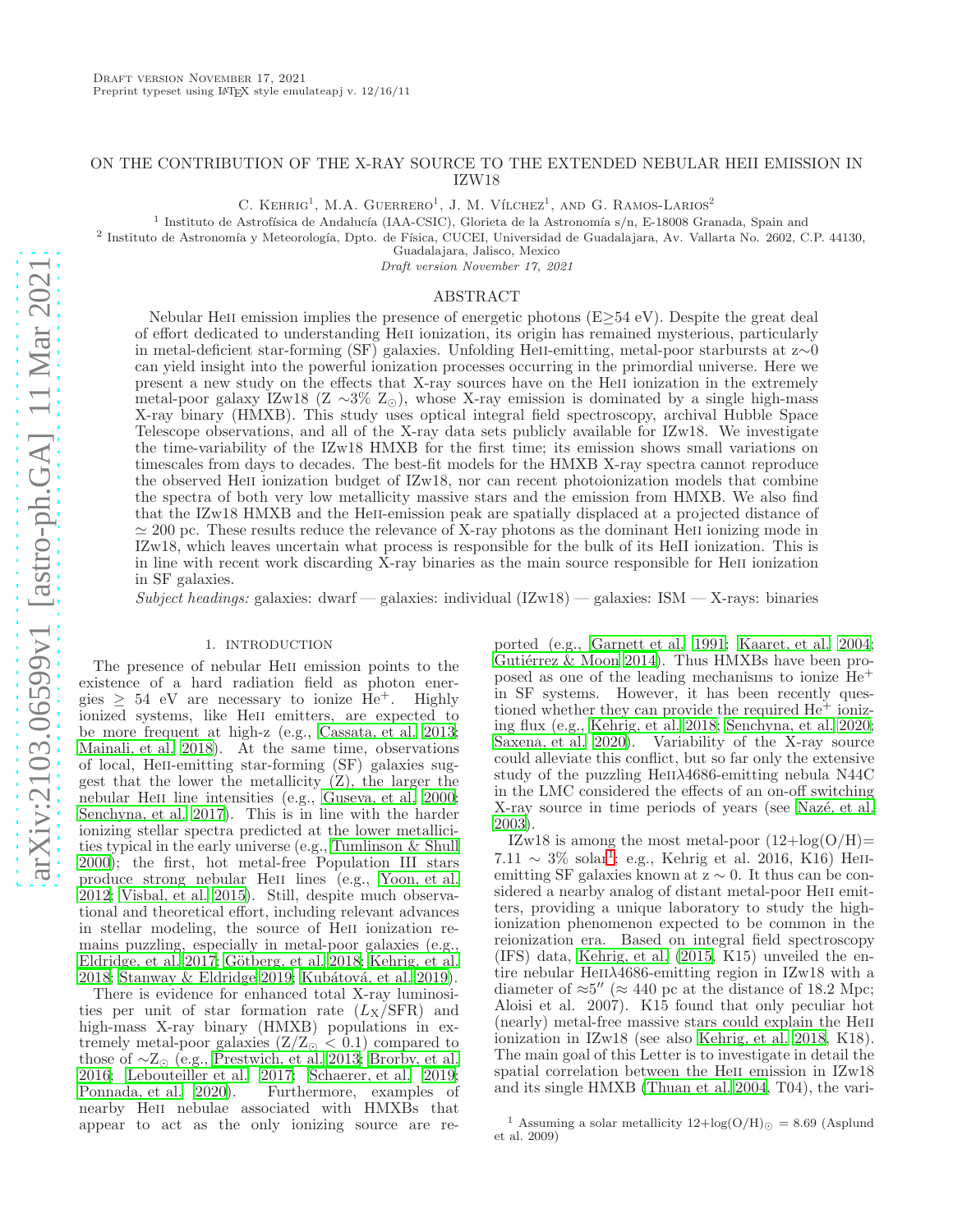ability of the latter on short (days) and long (decades) timescales and its expected  $He<sup>+</sup>$  ionizing photon production to assess the contribution of the X-ray emission to the nebular HeII $\lambda$ 4686 ionization.

# 2. OBSERVATIONS

This study combines archival X-ray and Hubble Space Telescope (HST) observations with IFS data.

The IFS observations of IZw18, obtained on 2012 December, use the Potsdam Multi-Aperture Spectrophotometer (PMAS; [Roth et al. 2005\)](#page-6-25) at the Calar Alto Observatory (Spain). PMAS provides a field of view (FOV) of  $16'' \times 16''$  with a sampling of  $1'' \times 1''$  over  $\sim 3640-7200$ Å (see K15, K16 for details). The data have been used to obtain a continuum-subtracted spectral map of the nebular He $II\lambda4686$  emission line in IZw18.

IZw18 has been targeted by most modern X-ray observatories, including ROSAT, Chandra, XMM-Newton and Swift. Table [1](#page-2-0) lists the details of these X-ray observations. The Chandra and XMM-Newton data were reprocessed using the specific reduction packages Chandra Interactive Analysis of Observations (CIAO v4.9, [Fruscione et al. 2006](#page-6-26)) and XMM-Newton Science Analysis System (SAS v17.0, [Gabriel et al. 2004\)](#page-6-27), respectively. The ROSAT and Swiftdatasets were processed using generic HEASARC reduction packages. IZw18 is detected as a point source in all these observations except in the Chandra observations, with the highest spatial resolution  $(\approx 0.^{\prime\prime}5)$  among the available X-ray data, which suggest faint extended emission toward the south (T04). Table [1](#page-2-0) provides the count rates of these detections, which are below a  $3\sigma$  threshold in the shortest Swiftobservations.

We also use archival HST images of IZw18. The location of the hot, young massive stars is probed using the HST STIS image obtained through the far-UV filter F25SRF2 with  $\lambda_c=1457$  Å (PI:T.M. Brown, prop. 9054, [Brown et al. 2002\)](#page-6-28). The HST WFPC2/F658N image (PI:E. Skillman, prop. 6536, [de Mello et al. 1998](#page-6-29)) outlines the ionized gas emission in the  $H\alpha$  line.

#### 3. DATA ANALYSIS

# 3.1. UV, optical and X-ray Imaging

Previous analyses of the spatial properties of the X-ray emission in IZw18 were presented by T04 using the same Chandra data set used here. They suggested the presence of an HMXB spatially coincident with the bright northwest (NW) SF knot of IZw18 and a fainter diffuse emission toward the south. To investigate the spatial distribution of the X-ray emission from IZw18, we have produced images in the soft 0.3-1.2 keV, medium 1.2- 2.5 keV, hard 2.5-8.0 keV, and broad 0.3-8.0 keV X-ray bands using the ACIS subpixel event resolution capability, with subpixel size  $1/4$  their natural size of  $0.75$ . Images were subsequently convolved with subpixel PSF images of the same energy and adaptively smoothed with a Gaussian kernel size between 0"5-2".

To spatially correlate the different components of IZw18, we compare in detail the distribution of the emission of X-ray with that of the hot young massive stars and ionized gas from HST images, and with the PMAS  $HeII\lambda4686$  map. The HST and Chandra images were registered using USNO stars in their FoV. As noted by T04,

the astrometric accuracy of the Chandra observations is ≈0" to the limited number of optical counterparts of X-ray sources. Similarly, the HST images and PMAS  $HeII\lambda4686$  map were registered using the HST image and PMAS map in the  $H\alpha$  emission line. Their relative registration accuracy is estimated to be within  $\approx 0\rlap{.}^{\prime\prime}5$ .

Figure [1](#page-2-1) (left) presents a color-composite picture of the soft, medium, and hard X-ray band images. This image confirms the presence of a hard X-ray point source at the position of the NW knot (T04) and reveals that the diffuse emission toward the south is redder, i.e., the diffuse emission is softer than the point source. Figure [1](#page-2-1) (center) shows that the HMXB emission (blue) is coincident with the young massive stellar cluster (green) centered in the NW component of  $H\alpha$  emission (red) of IZw18. The diffuse X-ray emission extends south, along some holes in the H $\alpha$  emission. Figure [1](#page-2-1) (right) displays the extended nebular  $HeII\lambda4686$ -emitting gas showing, for the first time, that the  $HeII\lambda4686$  emission peak is displaced ≈2".5 (≈200 pc projected at the distance of 18.2 Mpc) from the south of the HMXB in IZw18. The HeII emission overlaps part of the much more extended  $H\alpha$  emission, whose peaks appear noncoincident (see also Figure 2 (middle) panels from K15).

### 3.2. X-ray Variability

We used the different X-ray datasets listed in Table [1](#page-2-0) to extract X-ray spectra utilizing apertures encompassing the X-ray emission associated with the NW SF knot. Background spectra were extracted from nearby source-free regions. The source and background spectra were then processed to obtain calibration files. The background-subtracted ROSAT/PSPC, Chandra/ACIS-I, and XMM-Newton/EPIC X-ray spectra of IZw18 are shown in Figure [2.](#page-3-0) The Swiftspectra are not shown given their limited count number.

Previous analyses of the X-ray spectrum of the IZw18 HMXB considered plasma emission and power-law models for ROSAT [\(Martin 1996](#page-6-30)) and Chandra data (T04), and power-law and thin accretion disk around a Kerr black hole (BH) models for the XMM-Newton data obtained on 2002 April 10 (2002-04-10-XMM-Newton; [Kaaret & Feng 2013\)](#page-6-31). The latter model is the most specific for HMXBs, but too complex for the quality of some of the available datasets. To preserve the consistency of the investigation of the HMXB X-ray variability, a power-law model will be used for all datasets. For the fit, a fixed Galactic extinction along the line of sight of IZw18 consistent with a hydrogen column density  $(N_H)$  of 2.9×10<sup>20</sup> cm<sup>-2</sup> [\(HI4PI Collaboration 2016](#page-6-32)) is assumed. An additional absorption component with the same chemical abundance as IZw18 is adopted to describe the local absorption.

The results of our spectral modeling are summarized in Table [2.](#page-4-0) We first started modeling the 2002-04- 10-XMM-Newton spectra, which have the largest count number. The power-law model (black, blue, and green histograms in Figure [2\)](#page-3-0) results in an acceptable fitting  $(\chi^2/\text{DoF}=1.33)$ . The best-fit power-law photon index  $\Gamma$ =1.95 is typical of synchrotron emission, whereas the  $N_{\rm H}$  of the local component (=3.6×10<sup>21</sup> cm<sup>-2</sup>) is consistent with that derived by Lelli et al.  $(2012)$  at the location of the X-ray source. We then fitted the XMM-Newton/EPIC spectra extracted from the observations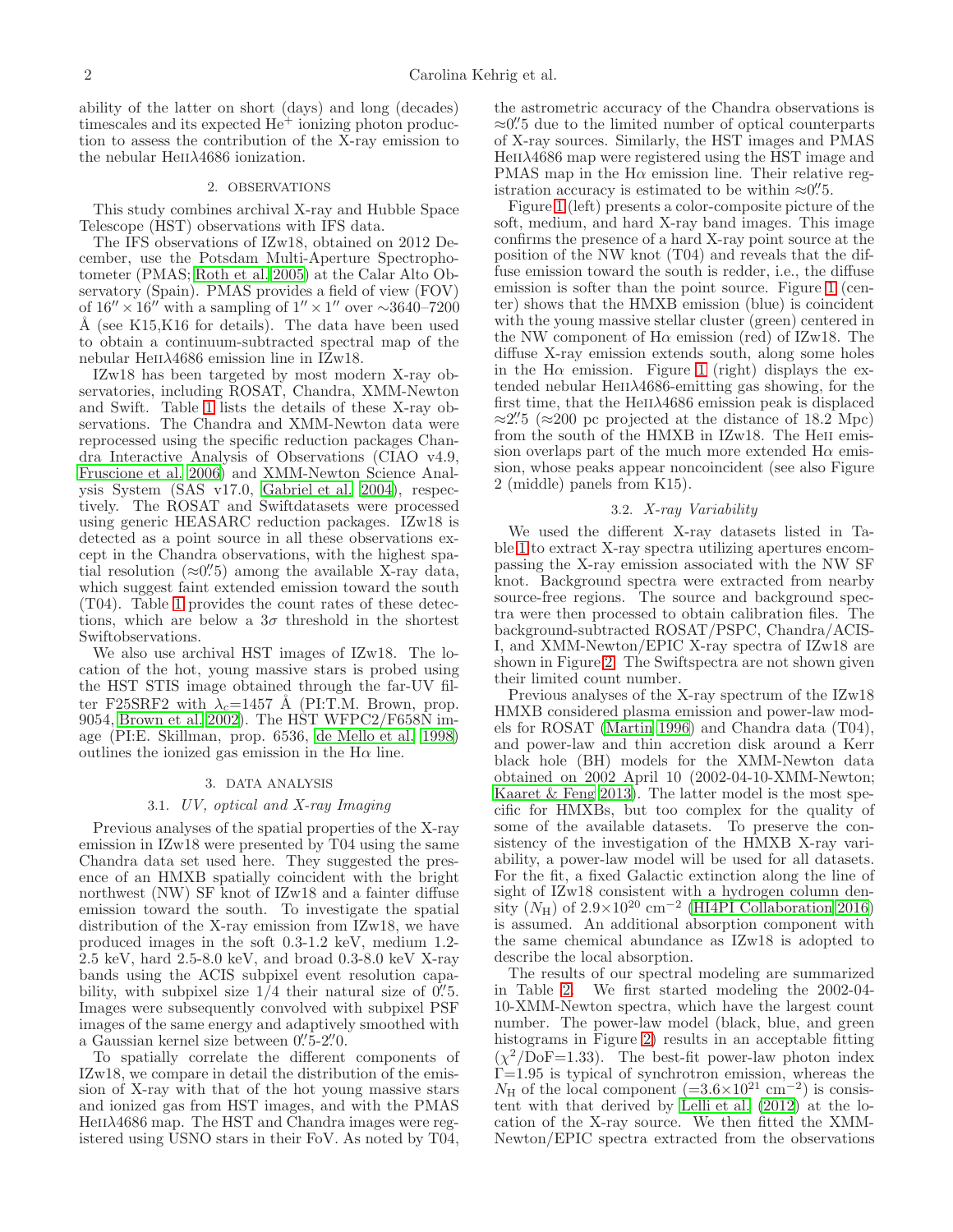<span id="page-2-0"></span>

| X-ray Observatory | Instrument  | Data set    | Date       | Net Exposure Time           | Count Rate <sup><math>a</math></sup> |
|-------------------|-------------|-------------|------------|-----------------------------|--------------------------------------|
|                   |             |             |            | $\left( \mathrm{ks}\right)$ | $\gamma_{\rm ks^{-1}}$               |
| ROSAT             | <b>PSPC</b> | rp600165n00 | 1992 04 30 | 16.2                        | $7.2 \pm 0.7$                        |
| Chandra           | $ACIS-I$    | 600108      | 2000 02 08 | 31.0                        | $12.3 \pm 0.6$                       |
| XMM-Newton        | $EPIC-pn$   | 0112520101  | 2002 04 10 | 24.2                        | $90.4 \pm 2.0$                       |
|                   | EPIC-MOS1   |             |            | 31.1                        | $28.3 \pm 1.0$                       |
|                   | EPIC-MOS2   |             |            | 30.9                        | $28.4 \pm 1.0$                       |
| XMM-Newton        | $EPIC-pn$   | 0112520201  | 2002 04 16 | 5.4                         | $76.9 \pm 4.0$                       |
|                   | EPIC-MOS1   |             |            | 10.4                        | $26.8 \pm 1.7$                       |
|                   | EPIC-MOS2   |             |            | 10.4                        | $29.2 \pm 1.7$                       |
| Swift             | <b>XRT</b>  | 00040765001 | 2011 03 25 | 2.0                         | $2.1 \pm 1.1$                        |
| Swift             | XRT         | 00040765002 | 2011 03 29 | 0.9                         | $6.6 \pm 2.8$                        |
| Swift             | XRT         | 00040765003 | 2012 03 23 | 0.4                         | $9.2 \pm 5.0$                        |
| Swift             | <b>XRT</b>  | 00040765004 | 2012 03 26 | 0.3                         | $8.9 \pm 5.6$                        |
| Swift             | <b>XRT</b>  | 00040765005 | 2012 08 29 | 2.6                         | $6.7 \pm 1.6$                        |

TABLE 1 X-RAY OBSERVATIONS OF IZW18

(a) Count rates are computed within the nominal energy bands of each X-ray observatory: ROSAT/PSPC (0.1-2.4 keV), Chandra/ACIS-I (0.3-10.0 keV), XMM-Newton/EPIC (0.3-10.0 keV), and Swift/XRT (0.2-10.0 keV).



<span id="page-2-1"></span>Fig. 1.— Multiwavelength images of IZw18 and Chandra ACIS-I X-ray contours. (Left panel) Color-composite Chandra ACIS-I X-ray picture in the soft 0.3-1.2 keV (red), medium 1.2-2.5 keV (green), and hard 2.5-8.0 keV (blue) energy bands. (Center panel) Color-composite optical HST WFPC2/F658N H $\alpha$  emission line (red), HST STIS/FUV/F25SRF2 continuum at 1457 Å (green), and X-ray Chandra ACIS-I 0.3-8.0 keV (blue) picture. (Right panel) PMAS map of nebular HeiiA4686 emission. In this map, the pixel scale has been regrid to 0.'' applying a 2D linear interpolation, and then smoothed at the original pixel scale using a  $\sigma=1''$  Gaussian kernel; intensity is presented in the square root scale. The orientation, FoV, and scale of the three panels match each other. The Heii emission peak in the right panel is marked by a '+' symbol in the left and central panels. The white contours correspond to the PSF of the X-ray point source, and display the intensity of the 0.3-8.0 keV X-ray emission using a logarithmic scale from a  $3\sigma$  level to the intensity peak; the red contour shows the 3σ level of the soft 0.3-1.2 keV emission. The nominal FWHM of the Chandra ACIS PSF, ≃0. 5, is in between the first and second highest white contours, whereas the Heii emission peak is observed well outside the latter.

on 2002 April 16, using a similar absorbed power-law model. The spectra have lower quality than those obtained just 6 days before given their shorter net exposure times, but the parameters of the best-fit models are consistent within their uncertainties with those obtained for the 2002-04-10-XMM-Newton observations (see Table [2\)](#page-4-0).

Next we proceed to fit the ROSAT/PSPC and Chandra/ACIS-I spectra with this same absorbed powerlaw model. The parameters of the best-fit models (black histograms in the top panels of Figure [2\)](#page-3-0) are notably different from those obtained for the XMM-Newton/EPIC spectra. As for the ROSAT/PSPC spectrum, the data quality is not adequate to reliably constrain the model parameters (see their  $1\sigma$  uncertainties in Tab. [2\)](#page-4-0) and indeed the scaled best-fit model of the 2002-04-10-XMM-Newton spectra (purple histogram in the top left panel of Figure [2\)](#page-3-0) is consistent with the ROSAT/PSPC spec-

trum. On the other hand, the Chandra ACIS-I spectrum is much softer than the scaled best-fit model of the 2002-04-10-XMM-Newton spectra (purple histogram in the top right panel of Figure [2\)](#page-3-0), i.e., the internal extinction during the Chandra observation was much lower than that during the XMM-Newton observations. The Chandra spectrum also implies the lowest  $L_X$ . Finally, we have adopted the best-fit model of the 2002-04-10- XMM-Newton spectra to derive the  $L_X$  from the count rate of the Swift observations. These are listed in Ta-ble [2,](#page-4-0) where the uncertainties are derived from the  $1\sigma$ error bar of the count rate.

The long-term evolution of  $L_X$  in the energy band 0.5-8.0 keV ( $L_{\text{X,0.5-8 keV}}$ ; see Table [2\)](#page-4-0) is shown in the upper panel of Figure [3.](#page-4-1) Apparently, the IZw18 HMXB switches from a low state with  $L_{X,0.5-8 \text{ keV}}$  a few times  $10^{39}$  erg s<sup>-1</sup> to an upper state with  $L_{\text{X,0.5-8 keV}}$  of (1–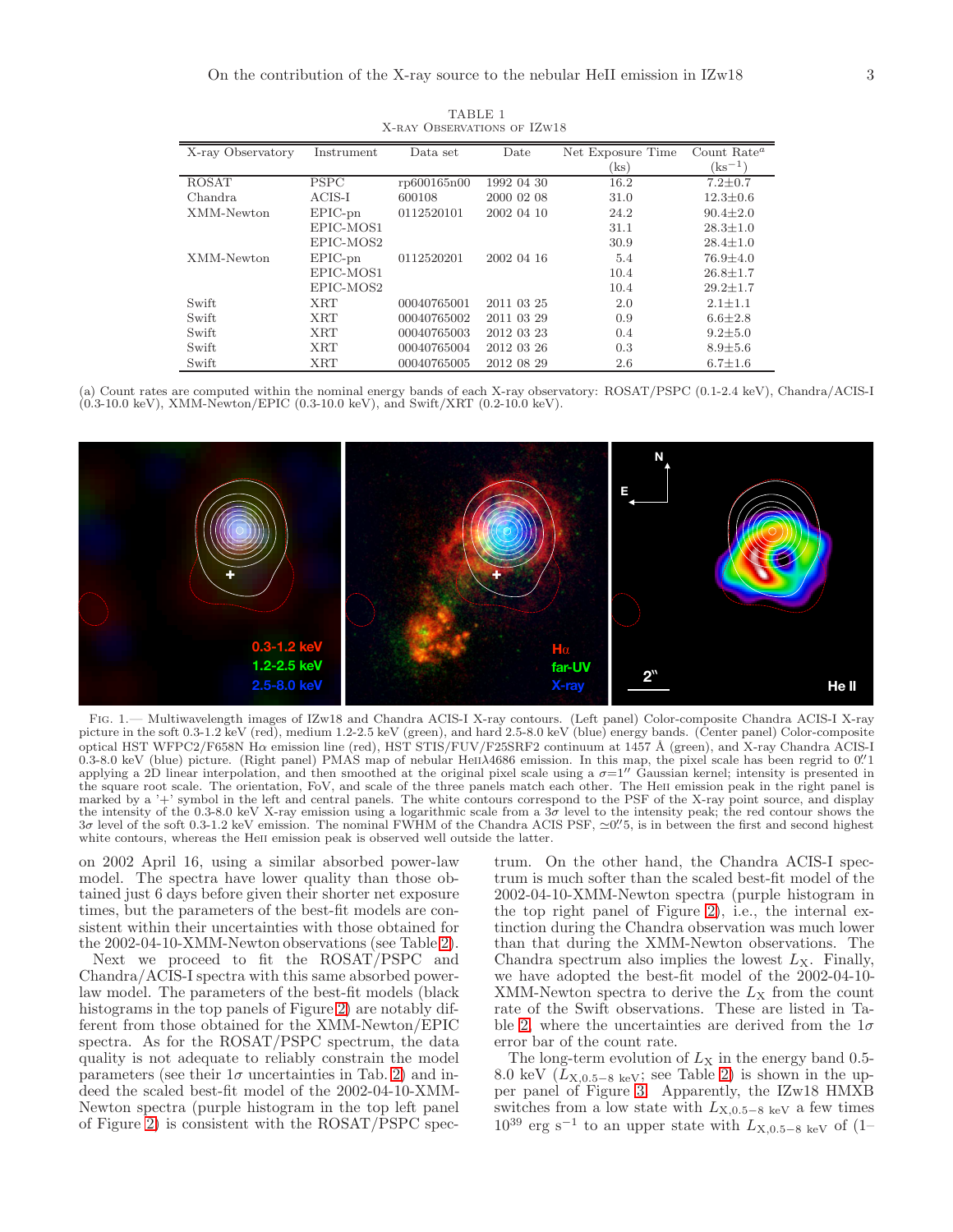

<span id="page-3-0"></span>Fig. 2.— Background-subtracted ROSAT (top left), Chandra (top right), and XMM-Newton (bottom) X-ray spectra of IZw18 (points) overplotted by best-fit models (histograms). The error bars of each data point correspond to  $1\sigma$  statistical uncertainties. The best-quality XMM-Newton spectra are fitted using an absorbed power law (black for EPIC-pn, blue for EPIC-MOS1, and green for EPIC-MOS2). An absorbed irradiated disk model is also shown for the EPIC-pn spectrum (red). The ROSAT and Chandra spectra are fitted using an absorbed power law models (black), with the scaled best-fit power law model of the 2002-04-10-XMM-Newton observations also overplotted (purple). Lower panels show the residuals of the best-fit models where the data points' colors correspond to those of the best-fit models.

 $2\times10^{40}$  erg s<sup>-1</sup>. These high  $L_{\rm X}$  and spectral changes are consistent with those of ultraluminous X-ray sources, as discussed by [Kaaret & Feng \(2013\)](#page-6-31), although T04 argued that HMXBs in low metallicity galaxies tend to have higher  $L<sub>X</sub>$ . The transition from one state to the other occurs in timescales shorter than 2-3 yr, as suggested by the increase in luminosity from the Chandra to the XMM-Newton observations, and from the different Swift observations, although the latter are affected by large uncertainties in the luminosity estimates.

The short-term variability is shown in the lower panels of Figure [3.](#page-4-1) Lightcurves in the energy band 0.5-8.0 keV with a bin size of 4.0 and 1.2 ks have been extracted

from the Chandra/ACIS-I and XMM-Newton/EPIC-pn observations, respectively. The count rates and their  $1\sigma$ uncertainties have been converted to X-ray luminosities using the average  $L_{\text{X,0.5–8 keV}}$  at each epoch given in the last column of Table [2.](#page-4-0) For each data set, the X-ray emission is mostly consistent with its mean value, which may be suggesting small fluctuations. In this sense, the X-ray level of the two XMM-Newton observations, obtained ∼6 days apart, are mostly consistent with each other.

This leads us to conclude that the IZw18 HMXB has a relatively constant emission in short (hours to days) timescales, with variations of factors of only a few in longer (a few years) timescales. There are hints that the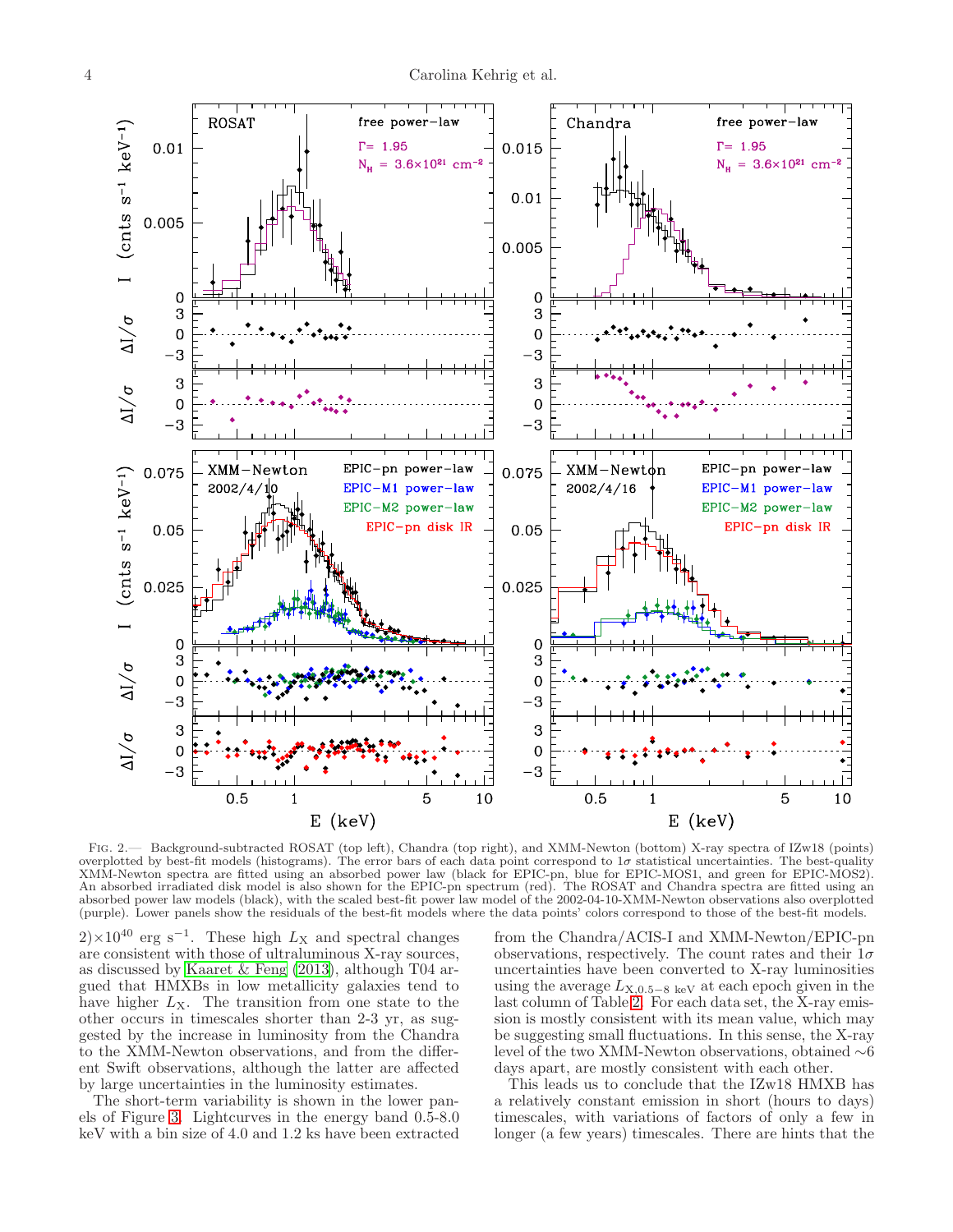<span id="page-4-0"></span>

| X-ray Observatory | Date       | $\rm N_H$                             |                        | $\chi^2$ /DoF      | $J_{0.3-2.4keV}$                                | $J_{0.5-8.0keV}$ | $L_{0.3-2.4\text{keV}}$               | $L_{0.5-8.0keV}$      |
|-------------------|------------|---------------------------------------|------------------------|--------------------|-------------------------------------------------|------------------|---------------------------------------|-----------------------|
| and Instrument    |            | $^{\prime}10^{21}$<br>$\rm cm^{-2}$ ) |                        |                    | $(10^{-14} \text{ erg cm}^{-2} \text{ s}^{-1})$ |                  | $(10^{38}$<br>$erg \text{ cm s}^{-1}$ |                       |
| ROSAT PSP $C^a$   | 1992 04 30 | $16^{+34}_{-5}$                       | $4.2^{+4.3}_{-2.0}$    | $12.7/14 = 0.91$   | 3.8                                             | 6.5              | $400^{+20}_{-150}$                    | $127^{+6}_{-60}$      |
|                   |            | 3.6                                   | 1.95                   | $16.5/16 = 1.03$   | 7.5                                             | 8.9              | $30.0^{+4.2}_{-3.3}$                  | $35.5^{3.8}_{-4.4}$   |
| Chandra ACIS-I    | 2000 02 08 | $0.5^{+1.3}_{-0.5}$                   | $1.96^{+0.28}_{-0.21}$ | $15.2/20 = 0.76$   | 3.7                                             | 6.3              | $19.4^{+0.8}_{-1.5}$                  | $26.9 \pm 2.1$        |
| XMM-Newton EPIC   | 2002 04 10 | $3.6 \pm 0.6$                         | $1.95 \pm 0.07$        | $158.7/122 = 1.33$ | 13.5                                            | 28.0             | $94.3 \pm 1.5$                        | $131.2^{+1.9}_{-4.0}$ |
| XMM-Newton EPIC   | 2002 04 16 | $3.2^{+1.1}_{-0.9}$                   | $1.84 \pm 0.13$        | $33.6/38 = 0.88$   | 12.1                                            | 26.8             | $48.4 \pm 2.1$                        | $107.2 \pm 4.4$       |
| Swift/XRT         | 2011 03 25 | 3.6                                   | 1.95                   | .                  | 4.5                                             | 9.2              | $31 + 17$                             | $44\pm23$             |
| Swift/XRT         | 2011 03 29 | 3.6                                   | 1.95                   | $\cdots$           | 14                                              | 29               | $98 + 42$                             | $135 \pm 60$          |
| Swift/XRT         | 2012 03 23 | 3.6                                   | 1.95                   | $\cdots$           | 20                                              | 41               | $135 \pm 70$                          | $190 \pm 100$         |
| Swift/XRT         | 2012 03 26 | 3.6                                   | 1.95                   | $\cdots$           | 19                                              | 39               | $130\pm80$                            | $180 \pm 110$         |
| Swift/XRT         | 2012 08 29 | 3.6                                   | 1.95                   | $\cdots$           | 14                                              | 30               | $98 + 23$                             | $138 + 33$            |

TABLE 2 X-ray Spectral Fittings and Luminosities of IZw18

(a) First and second rows show the results of ROSAT spectral modeling based on a free power-law fit and using the best-fit model of the 2002-04-10-XMM-Newton spectrum, respectively.



<span id="page-4-1"></span>FIG. 3.— Long-term (top) and short-term (bottom) X-ray variability of the X-ray emission from IZw18. The intrinsic  $L_{X,0.5-8 \text{ keV}}$  and corresponding error bars are derived from the models detailed in Table 2. The ROSAT red data point corresponds to a free power-law fit, whereas the black data point uses the best-fit parameters of the fit to the 2002-04-10-XMM-Newton spectrum. The bottom panels present expanded light-curves of the Chandra and XMM-Newton observations. The dashed horizontal lines in these panels correspond to the average X-ray luminosities during the observations.

larger X-ray fluxes are associated with an increase of  $N_{\rm H}$ toward this source, as typically seen in X-ray sources fed by accretion such as HMXBs.

# 4. DISCUSSION

The nebular HeII $\lambda$ 4686 emission observed in some SF galaxies has often been attributed to X-ray emission from HMXBs (e.g. [Thuan & Izotov 2005;](#page-6-34) [Schaerer, et al.](#page-6-15) [2019\)](#page-6-15). This hypothesis has been critically tested by [Senchyna, et al. \(2020,](#page-6-20) S20) using photoionization grids accounting for the combined contribution of HMXBs

and young massive stars for metallicities from  $Z=0.02$ to  $Z=0.001$  ( $\simeq 5\%$  solar), and provide predictions for the HeII/H $\beta$  ratio that correspond to a range of values of the  $L_{\text{X,0.5-8 keV}}/\text{SFR}$  ratio. We estimate a SFR of 0.14  $M_{\odot}$  yr<sup>-1</sup> for IZw18<sup>[2](#page-4-2)</sup> based on its  $L(H\alpha) = 1.73 \times 10^{40} \text{erg s}^{-1}$  (K16) and the widely used  $SFR-L(H\alpha)$  relation from [Kennicutt \(1998\)](#page-6-35). Therefore, taking the  $L_{X,0.5-8 \text{ keV}}$  value in Table [2](#page-4-0) derived from the

<span id="page-4-2"></span><sup>2</sup> The IZw18 integrated  $F(H\alpha) = 4.36 \times 10^{-13}$ erg s<sup>-1</sup> cm<sup>-2</sup> (K16) was translated to  $\widetilde{L}(H\alpha)$  assuming a distance of 18.2 Mpc.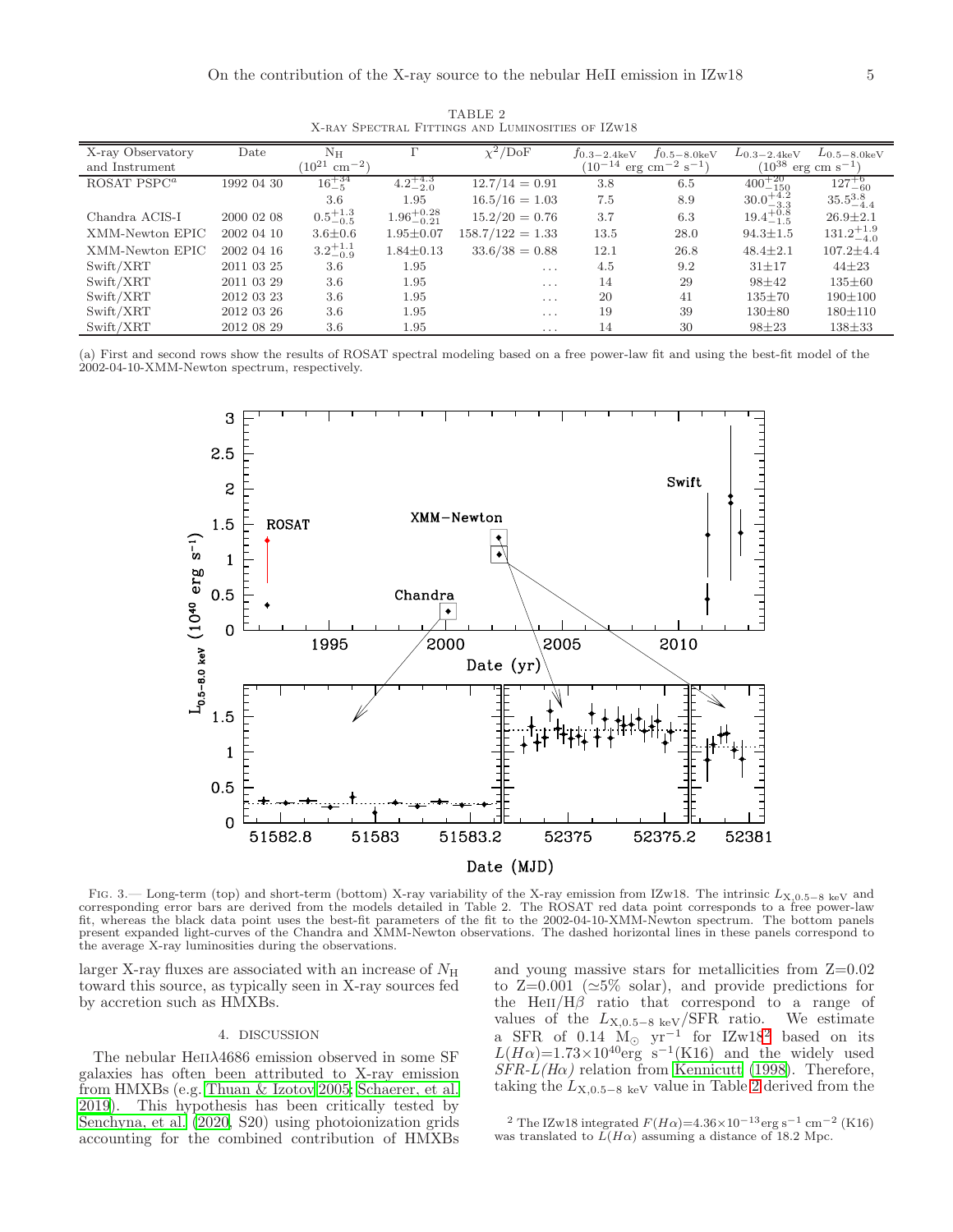2002-04-10-XMM-Newton data set, this implies an observed  $L_{\text{X,0.5–8 keV}}/\text{SFR}$  of  $9\times10^{40}$  erg s<sup>-1</sup>/(M<sub>o</sub> yr<sup>-1</sup>). According to S20's predictions, this  $L_{\text{X,0.5–8 keV}}/\text{SFR}$ value results in HeII/H $\beta$  between 0.0004 to 0.0025, regardless of the metallicity assumed in the models, a value well below the observed HeII/H $\beta$  of 0.023 $\pm$ 0.004 in IZw18 (K16). To reinforce this result, we have computed the total HeII-ionizing photon flux  $Q(HeII)$  from Kerr BH and irradiated disk models of the X-ray emission detected in the 2002-04-10-XMM-Newton observation. The thin accretion disk around a Kerr BH model including a Comptonization component provides an extrapolation to UV wavelengths  $\langle 228 \text{ Å } \sin \text{ilar} \rangle$  to that of the multicolor disk models used by S20. The best fit for this model has very similar parameters to those reported by [Kaaret & Feng \(2013\)](#page-6-31), with an acceptable fitting quality  $(\chi^2/\text{DoF}=0.90)$ . The intrinsic (unabsorbed) log Q(HeII) for this model is ≈48.4 photon s<sup>-1</sup>, i.e., ≈50 times lower than that of log  $Q(\text{HeII})=50.1$  photon s<sup>-1</sup> reported by K15. Meanwhile, the emission model of a disk irradiated by the Compton tail (Gierlinski et al. 2009) is of particular interest, as the physical processes of disk irradiation provide a meaningful description of the expected UV spectrum to constrain more reliably  $Q(HeII)$ (Berghea  $\&$  Dudik 2012). The best fit for this model has a slightly better fit quality  $(\chi^2/\text{DoF}=0.93)$  with a local  $N_{\text{H}}=1.5\pm0.8\times10^{21} \text{ cm}^{-2}$ , inner disk temperature  $0.55\pm0.25$  keV, photon index  $2.9\pm0.6$ , and irradiated flux fraction of 2.3% for the (other parameters were fixed at typical values according to; Gierliński et al. 2009). The resulting intrinsic (unabsorbed) log  $Q(\text{HeII})$  is  $\approx 49.1$  photon s<sup>−</sup><sup>1</sup> , which is still 10 times lower than observed. It is worthwhile noting that the  $L_X$  derived from these models is very similar to that derived from a power-law model.

Furthermore, the HMXB is coincident with the NW stellar cluster of IZw18, whereas the nebular HeII emission (diameter  $\approx$ 440 pc) shows a shell-like structure extending south of the HMXB; a  $\approx 2.^{''}5$  (200 pc) offset is observed between the Heii emission peak and the HMXB (see Section 3.1). Interestingly, the diffuse X-ray emission to the south of the HMXB delineates the southernmost edge of the HeII emission. A spectral analysis of this diffuse emission is not feasible, but its photon median energy,  $\simeq 0.7$  keV, is consistent with that found in superbubbles (e.g., DEM L152 in the LMC; [Jaskot et al.](#page-6-38) [2011\)](#page-6-38). The "true" spatial distribution of the diffuse Xray emission might certainly fill the cavity of ionized gas suggested by its HeII and  $H\alpha$  emission, but the bright Xray emission from the HMXB prevents the detection of its northern rim. Assuming that the X-ray-emitting plasma responsible of the diffuse emission had similar temperature as that of the typical superbubble DEM L152 (0.37 keV; [Jaskot et al. 2011\)](#page-6-38), the count rate from the diffuse emission of  $0.39 \pm 0.11$  counts ks<sup>-1</sup> (~30 times smaller than that of the HMXB) implies  $L_{\text{X,0.5-8 keV}} \sim 10^{38}$  $\text{erg s}^{-1}$ . This  $L_X$  is consistent, at the high end, with that of LMC superbubbles [\(Dunne et al. 2001\)](#page-6-39). The  $Q(\text{HeII})$ of this diffuse soft X-ray emission is at least 4 orders of magnitude lower than that of the hard X-ray point source.

Contrary to our results, previous studies claim that emission from the hard X-ray point source in IZw18 may be significant for its HeII ionization (e.g., [Lebouteiller et al. 2017;](#page-6-14) [Heap et al. 2019](#page-6-40); [Schaerer, et al. 2019\)](#page-6-15). Lebouteiller et al.  $(2017)$  and [Heap et al. \(2019\)](#page-6-40), however, do not consider the nebular HeII budget in their modeling, which is key to studying the origin of the bulk of the HeII ionizing photons (see, e.g., K15; K18; [Kehrig et al. 2020](#page-6-41)). On the other hand, [Schaerer, et al. \(2019\)](#page-6-15) assume that the nebular HeII emission in IZw18 is fully ionized by its HMXB, this way overlooking the energy-dependent cross section of He<sup>+</sup> which must be considered for the estimation of the intrinsic X-ray ionizing power (see above). Moreover, these works do not take into consideration the distinct spatial locations of the X-ray and the HeII emissions in IZw18 unveiled here.

#### 5. SUMMARY AND CONCLUDING REMARKS

Cosmic dawn marks a phase transition of the universe during which Population III-stars and their hosts put an end to the dark ages. The nature of these first sources is highly unconstrained. The hard spectra of Population III and nearly Z=0 stars can produce intense Heii emission. However, the origin of nebular HeII emission in metalpoor SF galaxies, near and far, is still unclear (e.g., K18; [Saxena, et al. 2020\)](#page-6-21).

IZw18 is a very-metal-poor  $(Z \sim 3\% Z_{\odot})$ , HeII-emitting SF system, which is a unique local laboratory for probing the conditions dominating in distant Heii emitters. Here we combine optical IFS observations with archival HST and X-ray data of IZw18 to obtain a new view on the effects of X-ray photons on its nebular He<sub>II</sub>-ionization.

We confirm the previously reported HMXB which dominates the IZw18 X-ray emission, although a softer diffuse emission is also present. The observation period covered by the X-ray datasets allows us to study the Xray variability of the IZw18 HMXB for the first time. Its  $L_{\text{X,0.5–8 keV}}$  is unchanging in hours-days while it can vary by factors of a few in time-scales of years. There is thus no observational evidence for episodes of highly enhanced X-ray emission that, eventually, could power the HeII emission in IZw18.

We find that the best-fit Kerr BH and irradiated disk models yield, respectively,  $Q(HeII) \sim 50$  and 10 times lower than the observed value. Using photoionzation grids incorporating both stellar spectra and HMXB models (S20), we checked that our derived  $log(L_{X,0.5-8~{\rm keV}}/SFR) \sim 40.9$  corresponds to HeII/H $\beta$ values  $∼ 9-58$  times lower than the integrated value of HeII/H $\beta$  measured in IZw18 (K16). Finally, we report for the first time a substantial spatial separation ( $\approx 200$ ) pc) between the HMXB and Heii emission peak.

Although a direct constraint to the  $Q(HeII)$  produced by an HMXB in extremely metal-poor galaxies, such as IZw18, has not yet been reported, and one cannot rule out the contribution of X-rays to the He<sup>+</sup> ionization there, all the points above argue against the HMXB being the main source responsible for the bulk of the nebular HeII emission in IZw18. Recent findings obtained by stacking the X-ray emission of Heii-emitting SF galaxies at z ∼ 3, discard X-ray binaries as the dominant producers of  $He<sup>+</sup>$  ionizing photons in distant SF galaxies [\(Saxena, et al. 2020\)](#page-6-21). Along with the detailed study of the temporal variations and high-resolution mapping of the X-ray emission in IZw18 presented here, these stud